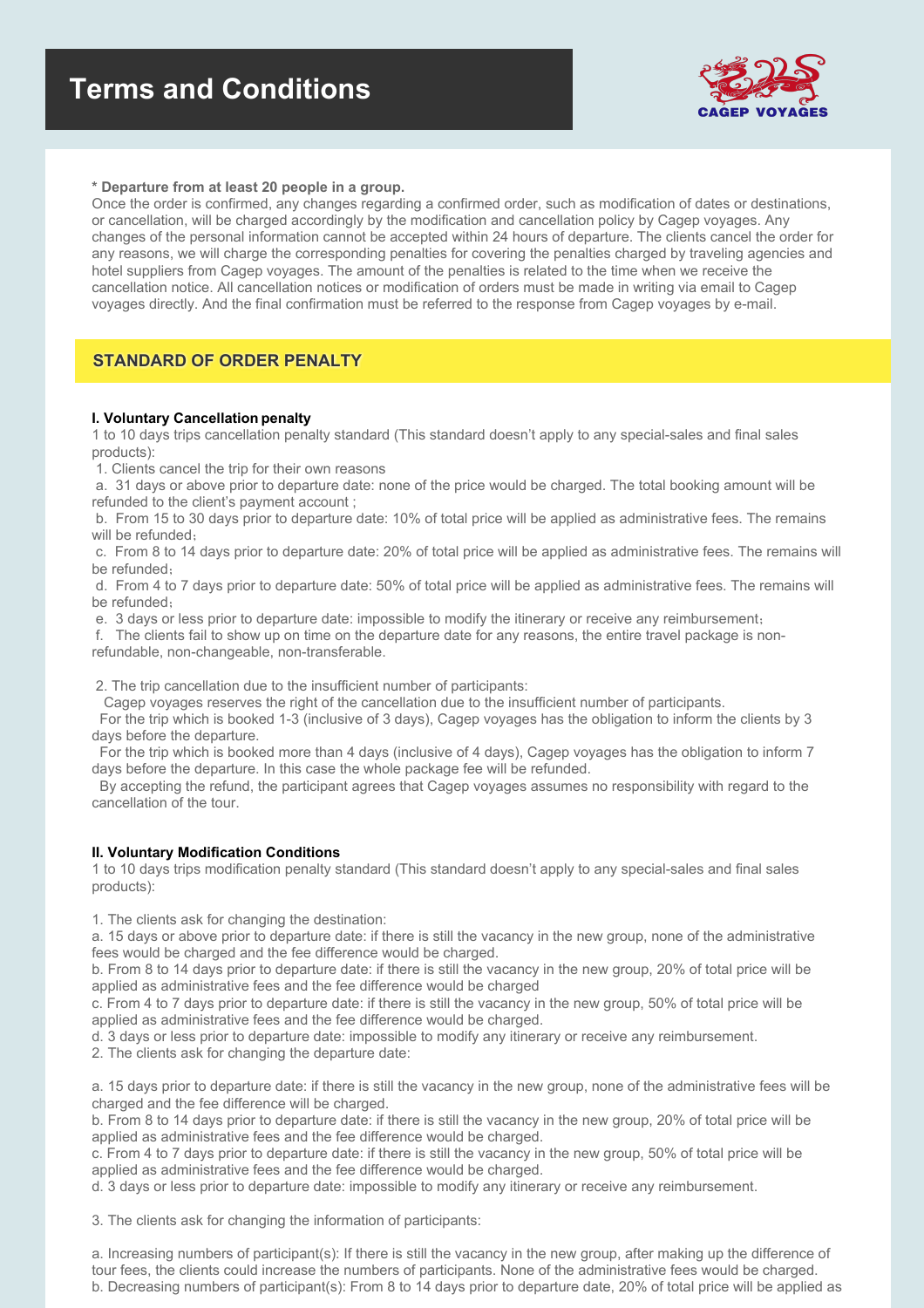administrative fees and the difference fee of the rooms will also be applied because of the participants' decrease. The remains will be refunded.

c. From 4 to 7 days prior to departure date, 50% of total price will be applied as administrative fees and the difference fee of the rooms will also be applied because of the participants' decrease. The remains will be refunded.

d. 3 days or less prior to departure date: impossible to modify the itinerary and the departure date, or receive any reimbursement;

e. Change of participants' personal information: If the clients have any modification of personal information, they must inform Cagep voyages in time before the departure date so that it is more convenient for us to renew the information. Impossible to modify any personal information in 24 hours before departure.

4. All the requirements of modification must follow the policy above. All the requirements of modification will be accepted only one time. If the clients require the modification more than one time, the new request won't be accepted.

The above cancellation and modification policy do not apply to special sales and final sales. To know the cancellation and modification policy of special sales and final sales, please read "Condition for Cancellation and Modification of Special Sales and Final Sales" below:

### **III Condition for Cancellation and Modification of Special Sales and Final Sales**

Policy for cancellation and modification of special sales and final sales:

The special sales/final sales trip groups, the gift products and the e-coupons are one-time consuming products. They cannot be used for second time. If the clients use the high-price coupons or e-coupons to buy the low-price products, the remains will not be refunded or exchanged to cash.

Cagep voyages reserves the right of final explanation regarding the explanation of "Special Sales/ Final Sales Order". 1. The clients cancel the order for their own reasons:

a. Once the special-sales/final sales products are ordered, they all cannot be returned or changed.

b. Once the special-sales/final sales products are ordered, any time the clients ask for the cancellation, all the fee which is already paid cannot be returned.

2. Cagep voyages cancel the special-sales/final sales products due to the insufficient numbers of participants or other inevitable reasons:

a. The clients who purchase the special-sales/final sales products can choose to transfer to another group with the same destination but another departure date or to another group with others destinations. Or the clients can choose to have total booking amount refund.

b. If the clients choose to change the destinations, they must make up the fee difference so that they can change the group.

## **IN CASE OF DELAY OR ABSENCE ON THE DAY OF DEPARTURE**

1. If the traveler is late or absent on the day of departure for any reasons, the entire travel package is not refundable, nor changeable, nor transferable.

2, If the traveler fails to comply with the indication of the tour leader to gather at the meeting point on time during the trip, the traveler himself or herself will be responsible for any additional costs and incurred damage.

3. Cagep voyages disclaims any responsibility for the consequences caused by travelers if they withdraw the group during the trip.

# **FORCE MAJEURE EVENT**

According to the laws and the principles adopted in Europe, the force majeure may include but not limited to what happened during the journey: the unpredictable, irresistible, uncontrollable, and unable to cope with the unexpected events and circumstances occurring or will occur as follows:

a) Natural disasters such as typhoons, hail, storms, earthquakes, tsunamis, floods, volcanic eruptions, landslides;

b) Government actions such as expropriation, requisition;

c) Abnormal social events, such as wars, armed conflicts, strikes, riots and terrorist attacks.

d) Trip modification: To better the trip route, increase the operability or because of the force majeure event, Cagep voyages has the right to modify the trip and the hotels when it is necessary.

e) Trip cancellation: Cagep voyages reserves the right to cancel or modify the trip due to the force majeure event. Once the trip is cancelled, Cagep voyages will do their best to arrange the similar trip as the substitution. Cagep voyages disclaims any responsibility of joint damage due to the cancellation and modification of the trip. Cagep voyages suggests the travelers purchase their own personal travel insurances for obtaining the necessary protection.

### **DISCLAIMER**

Cagep voyages reserves the right of the cancellation due to the insufficient number of participants.

For the trip which is booked 1-3 (inclusive of 3 days), Cagep voyages has the obligation to inform the clients by 3 days before the departure.

For the trip which is booked more than 4 days (inclusive of 4 days), Cagep voyages has the obligation to inform 7 days before the departure. In this case the whole package fee will be refunded.

By accepting the refund, the participant agrees that Cagep voyages assumes no responsibility with regard to the cancellation of the tour.